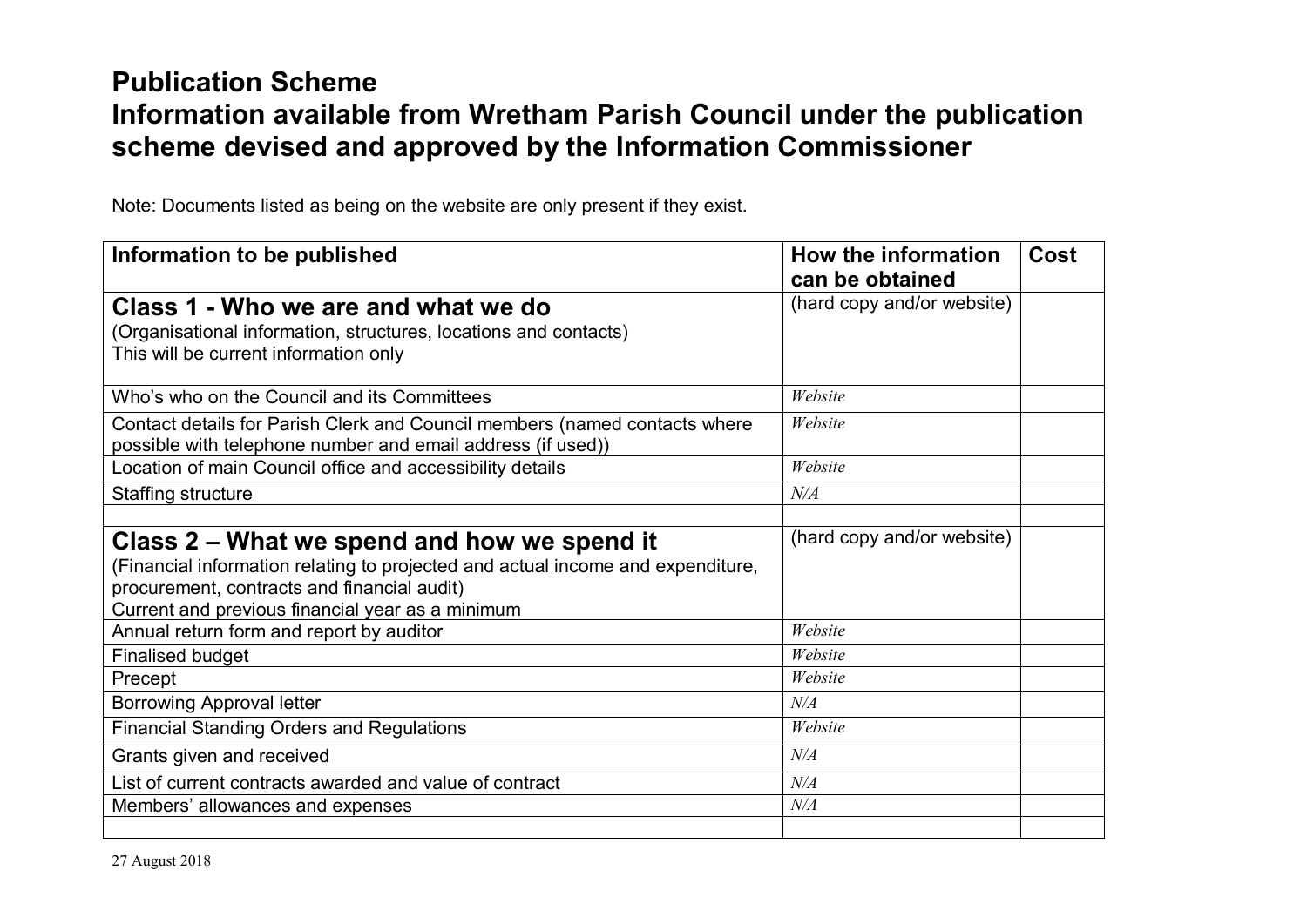| Class 3 – What our priorities are and how we are doing                                      | (hard copy or website) |
|---------------------------------------------------------------------------------------------|------------------------|
| (Strategies and plans, performance indicators, audits, inspections and reviews)             |                        |
| Parish Plan (current and previous year as a minimum)                                        | N/A                    |
| Annual Report to Parish or Community Meeting (current and previous year as a                | $N\!/\!A$              |
| minimum)                                                                                    |                        |
| <b>Quality status</b>                                                                       | $N\!/\!A$              |
| Local charters drawn up in accordance with DCLG guidelines                                  | N/A                    |
|                                                                                             |                        |
| Class 4 – How we make decisions                                                             | (hard copy or website) |
| (Decision making processes and records of decisions)                                        |                        |
| Timetable of meetings (Council, any committee/sub-committee meetings and                    | Website                |
| parish meetings)                                                                            |                        |
| Agendas of meetings (as above)                                                              | Website                |
| Minutes of meetings (as above) - n.b. this will exclude information that is properly        | Website with minutes   |
| regarded as private to the meeting.                                                         |                        |
| Reports presented to council meetings - n.b. this will exclude information that is properly | Website                |
| regarded as private to the meeting.                                                         | Website in minutes     |
| Responses to consultation papers                                                            | Website in minutes     |
| Responses to planning applications                                                          |                        |
| <b>Bye-laws</b>                                                                             | N/A                    |
|                                                                                             |                        |
| Class 5 – Our policies and procedures                                                       | (hard copy or website) |
| (Current written protocols, policies and procedures for delivering our services             |                        |
| and responsibilities)                                                                       |                        |
| Policies and procedures for the conduct of council business:                                | Website                |
|                                                                                             |                        |
| Procedural standing orders                                                                  |                        |
| Committee and sub-committee terms of reference                                              |                        |
| Delegated authority in respect of officers                                                  |                        |
| Code of Conduct                                                                             |                        |
| <b>Policy statements</b>                                                                    |                        |
|                                                                                             |                        |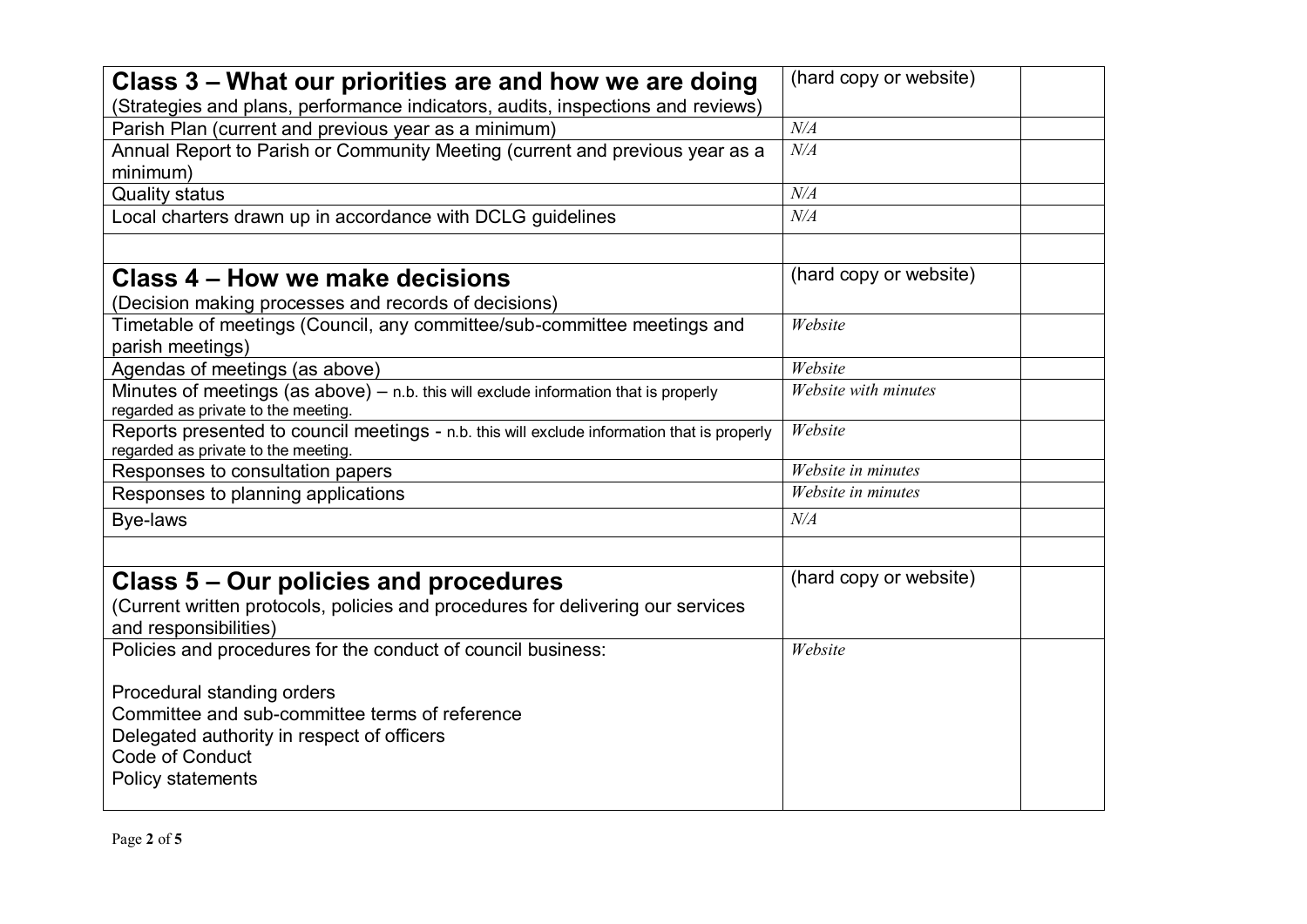| Policies and procedures for the provision of services and about the employment<br>of staff:                                                                         | Website                          |  |
|---------------------------------------------------------------------------------------------------------------------------------------------------------------------|----------------------------------|--|
| Internal policies relating to the delivery of services<br>Equality and diversity policy                                                                             |                                  |  |
| Health and safety policy                                                                                                                                            |                                  |  |
| Recruitment policies (including current vacancies)                                                                                                                  |                                  |  |
| Policies and procedures for handling requests for information                                                                                                       |                                  |  |
| Complaints procedures (including those covering requests for information and                                                                                        |                                  |  |
| operating the publication scheme)                                                                                                                                   |                                  |  |
| Information security policy                                                                                                                                         | Website                          |  |
| Records management policies (records retention, destruction and archive)                                                                                            | Website                          |  |
| Data protection policies                                                                                                                                            | Website                          |  |
| Schedule of charges (for the publication of information)                                                                                                            | N/A                              |  |
|                                                                                                                                                                     |                                  |  |
| <b>Class 6 – Lists and Registers</b>                                                                                                                                | (hard copy or website;           |  |
| Currently maintained lists and registers only                                                                                                                       | some information may             |  |
|                                                                                                                                                                     | only be available by             |  |
|                                                                                                                                                                     | inspection)                      |  |
| Any publicly available register or list (if any are held this should be publicised; in most                                                                         | N/A                              |  |
| circumstances existing access provisions will suffice)                                                                                                              | Website                          |  |
| <b>Assets Register</b>                                                                                                                                              | N/A                              |  |
| Disclosure log (indicating the information that has been provided in response to requests;<br>recommended as good practice, but may not be held by parish councils) |                                  |  |
| Register of members' interests                                                                                                                                      | <b>Breckland Council Website</b> |  |
| Register of gifts and hospitality                                                                                                                                   | <b>Breckland Council Website</b> |  |
|                                                                                                                                                                     |                                  |  |
| Class 7 – The services we offer                                                                                                                                     | (hard copy or website;           |  |
| (Information about the services we offer, including leaflets, guidance and                                                                                          | some information may             |  |
| newsletters produced for the public and businesses)                                                                                                                 | only be available by             |  |
| Current information only                                                                                                                                            | inspection)                      |  |
| <b>Allotments</b>                                                                                                                                                   | N/A                              |  |
| Burial grounds and closed churchyards                                                                                                                               | N/A                              |  |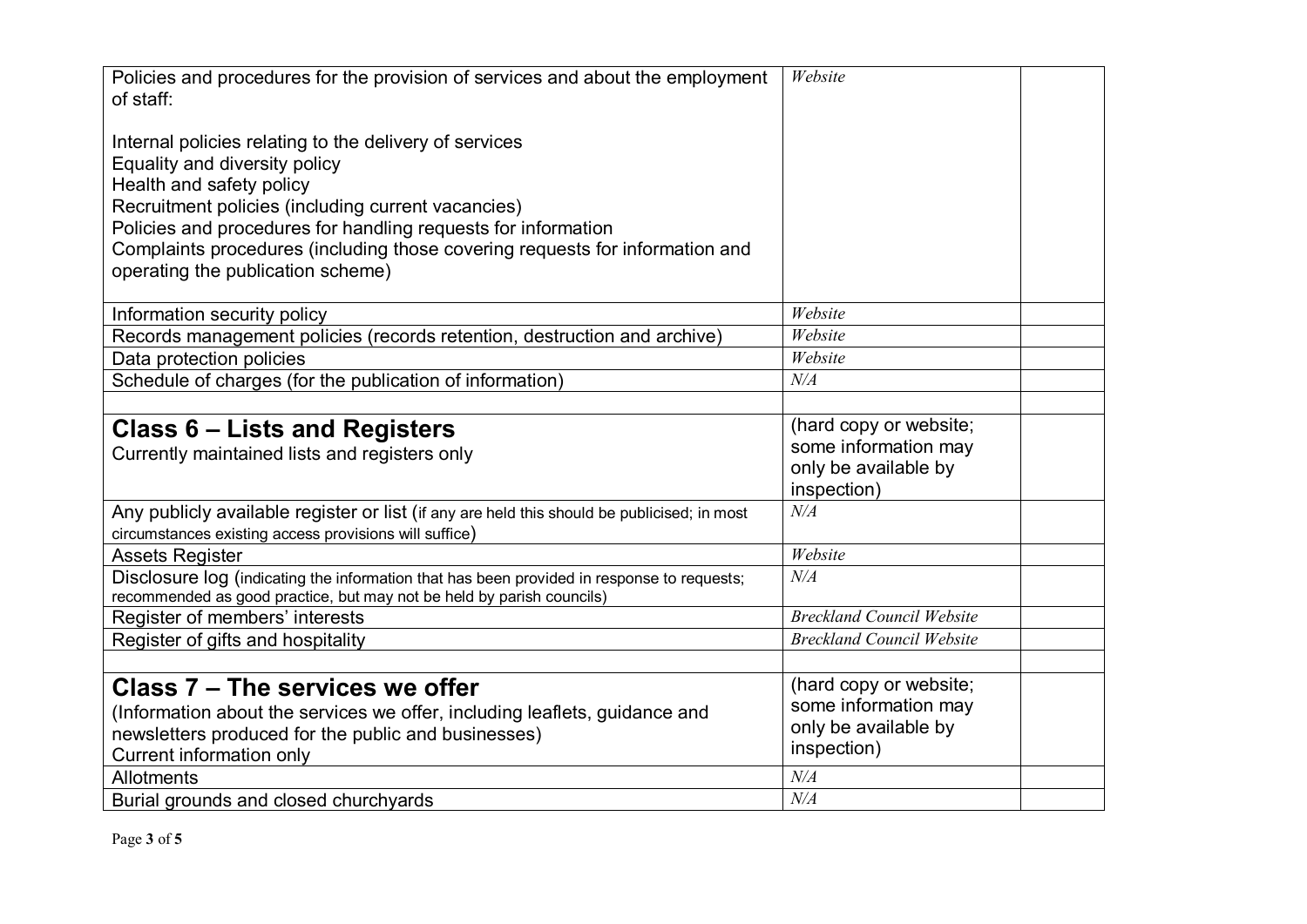| Community centres and village halls                                                | N/A |  |
|------------------------------------------------------------------------------------|-----|--|
| Parks, playing fields and recreational facilities                                  | N/A |  |
| Seating, litter bins, clocks, memorials and lighting                               | N/A |  |
| <b>Bus shelters</b>                                                                | N/A |  |
| <b>Markets</b>                                                                     | N/A |  |
| <b>Public conveniences</b>                                                         | N/A |  |
| Agency agreements                                                                  | N/A |  |
| A summary of services for which the council is entitled to recover a fee, together | N/A |  |
| with those fees (e.g. burial fees)                                                 |     |  |
|                                                                                    |     |  |

**Contact details: Julian Gibson, Clerk to Wretham Parish Council The Jays, Watton Road Wreham, Thetford IP2 1QS 01953 499980** *Clerk.wrethamparishcouncil@gmail.com*